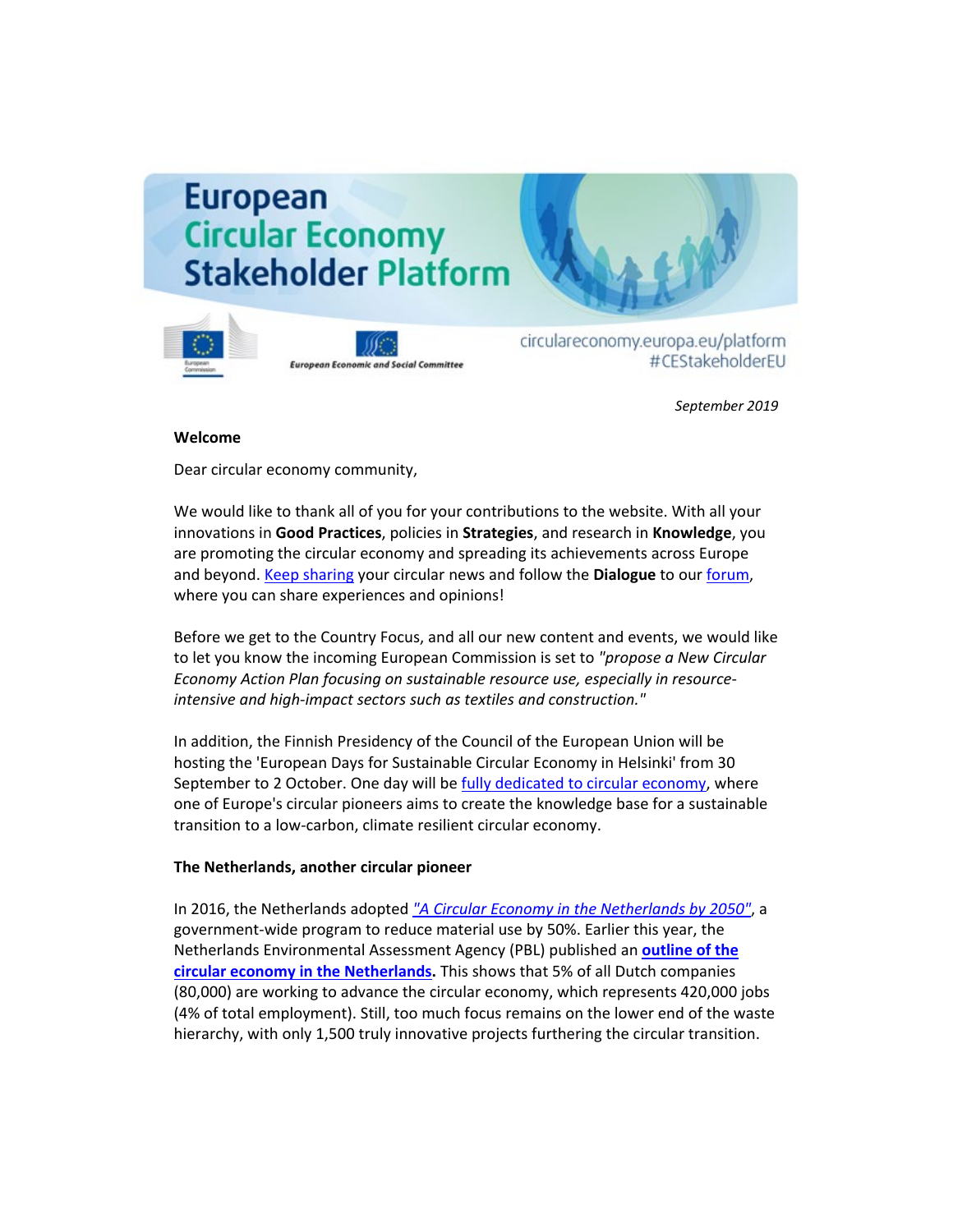There are many remarkable good practice examples in the Netherlands, with a wide spread across different sectors and companies. Schagen Infra BV have developed **[Ultra White Thin Topping](https://circulareconomy.europa.eu/platform/en/good-practices/ultra-thin-white-topping-durable-and-resource-efficient-solution-asphalt-roads)** in road construction, DyeCoo is using **[recycled CO2 instead](https://circulareconomy.europa.eu/platform/en/good-practices/dyecoo-uses-reclaimed-co2-dyeing-medium-closed-loop-process)  [of water for textile dyeing](https://circulareconomy.europa.eu/platform/en/good-practices/dyecoo-uses-reclaimed-co2-dyeing-medium-closed-loop-process)**, and Veolia and Jacobs Douwe Egberts developed a way to use **[coffee](https://circulareconomy.europa.eu/platform/en/good-practices/turning-coffee-product-green-energy)  [grounds as bio-fuel](https://circulareconomy.europa.eu/platform/en/good-practices/turning-coffee-product-green-energy)**.



For more inspiration from Dutch cities, collected by Circle Economy and the Holland Circular Hotspot, view [this presentation](https://hollandcircularhotspot.nl/wp-content/uploads/2019/04/HCH-Brochure-20190410-web_DEF.pdf) of The Netherlands as a 'Circular Living Lab'.

#### **News and events**

#### **European Recycling Conference 2019**

[EuRIC](https://www.euric-aisbl.eu/) – the European Recycling Industries' Confederation – and [FEDEREC](https://federec.com/) are hosting the 3rd edition of the [European Recycling Conference](https://circulareconomy.europa.eu/platform/en/news-and-events/all-events/european-recycling-conference-2019https:/www.euric-aisbl.eu/european-recycling-conference-2019) (ERC) on **19 September 2019** at the **Air and Space Museum in Paris**.

#### **Fixfest 2019**

Imagine a place where repairers meet product designers and manufacturers, where researchers can share their knowledge with policymakers and game-changers, where entrepreneurs connect with new bottom-up social innovators and where you can learn about repair in exactly the same place – this is the unique character of the second international [Fixfest,](https://circulareconomy.europa.eu/platform/en/news-and-events/all-events/fixfest-2019) taking place **20-22 September 2019** in **Berlin**.

#### **Sustainable business models in circular bio-economy**

With a Strategic Research and Innovation Partnership on the bio-circular economy, Slovenia is a pioneer of bio-based innovation. On **23 September 2019,** the Slovene Business Research Association, national research institutes and SMEs will present [some best practice business models](https://circulareconomy.europa.eu/platform/en/news-and-events/all-events/sustainable-business-models-circular-bio-economy) for coating, textiles and paper in Brussels.

[More news and events](http://cdlink2.eesc.europa.eu/c/4/?T=NzYyODI4NzE%3AcDEtYjE5MTE0LTk1ZmRmMzZmYTIyODRjYTU4NDNmZjczNDc2NmY3MmRm%3AbGF1cmEuYnJvb21maWVsZEBlZXNjLmV1cm9wYS5ldQ%3AY29udGFjdC0zYzJhYzdkYmRlMDZlODExODExMzAwNTA1NmEwNDNlYS0zMjI3Y2UyNjFjNWE0YjBmOTgyMDg1MDU2YTZmMmM2MQ%3AZmFsc2U%3AMTU%3A%3AaHR0cHM6Ly9jaXJjdWxhcmVjb25vbXkuZXVyb3BhLmV1L3BsYXRmb3JtL2VuL25ld3MtYW5kLWV2ZW50cz9fY2xkZWU9YkdGMWNtRXVZbkp2YjIxbWFXVnNaRUJsWlhOakxtVjFjbTl3WVM1bGRRJTNkJTNkJnJlY2lwaWVudGlkPWNvbnRhY3QtM2MyYWM3ZGJkZTA2ZTgxMTgxMTMwMDUwNTZhMDQzZWEtYzMzNWMyNDg4MTMyNDZlZWJhZDk2N2YzNWI5Njg4Y2UmZXNpZD0wNmMzZTA3Ny0xZWZhLWU4MTEtODExMy0wMDUwNTZhMDQzZWEmdXJsaWQ9MTAmX2NsZGVlPWJHRjFjbUV1WW5KdmIyMW1hV1ZzWkVCbFpYTmpMbVYxY205d1lTNWxkUSUzZCUzZCZyZWNpcGllbnRpZD1jb250YWN0LTNjMmFjN2RiZGUwNmU4MTE4MTEzMDA1MDU2YTA0M2VhLTMyMjdjZTI2MWM1YTRiMGY5ODIwODUwNTZhNmYyYzYxJmVzaWQ9ODVkMzc3MmQtYTI2NS1lOTExLTgxMTMtMDA1MDU2YTA0M2Vh&K=HW-GiJTaDF1WuW_xI2UgeQ)

#### **Knowledge and strategies**

## **Creating a digital roadmap for a Circular Economy**

As the EU and national policymakers are making significant efforts to promote a circular economy on the one hand and a digital economy on the other, Annika Hedberg and Stefan Šipka, together with Johan Bjerkem, argue that it is time to align these agendas to achieve greater sustainability and competitiveness. Find out more in thei[r Discussion Paper,](https://circulareconomy.europa.eu/platform/en/knowledge) which builds on the findings of the EPC's "Digital Roadmap for a Circular Economy" project of 2017-19.

#### **Brussels Construction Industry Roadmap Towards a Circular Economy**

The construction industry is a priority sector within the Brussels Regional Programme for a Circular Economy. As construction and facilities management accounts for 98% of